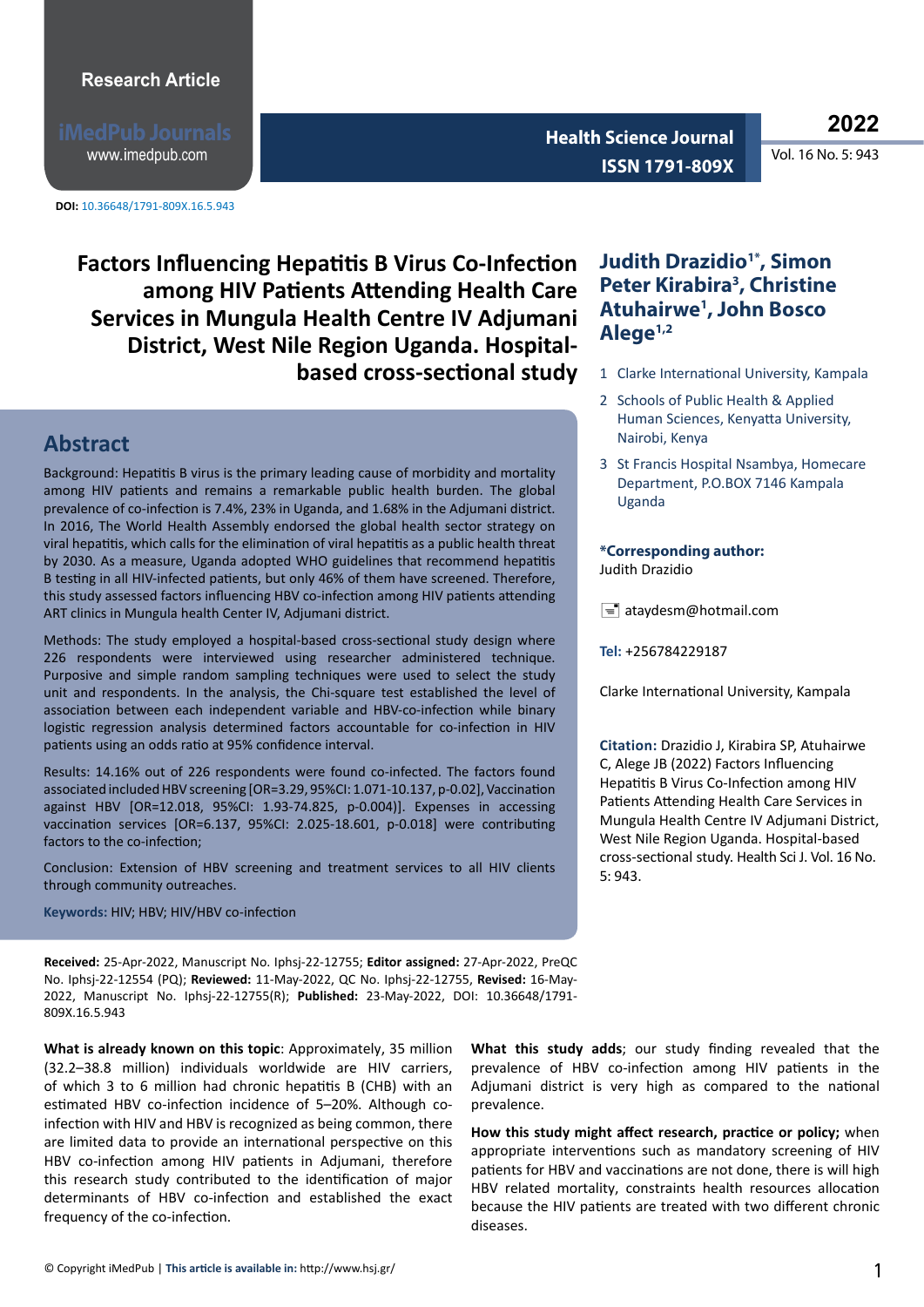**Health Science Journal ISSN 1791-809X**

# **Introduction**

Hepatitis B virus is among the primary causes of morbidity and mortality among HIV patients. World health organization [2] report revealed that about 2.6 million out of 36 million people living with HIV are co-infected with chronic hepatitis B virus. Hepatitis B virus co-infection has a significant association with reduced survival, increase risk of progression to liver cancer, and increased risk of hepatoxicity associated with antiretroviral therapy. In addition [3] revealed that HBV endemic countries accounted for 25% of co-infection from 350-400 million HIVinfected individuals. This co-infection occurs during childbirth due to a lack of resources for diagnosis and management of bloodborne viruses in pregnancy and per partum period. However, the prevalence of co-infection in Sub-Saharan Africa is attributed to shared risk factors and co-transmission events like sexual co-acquisition, unsafe injection, and traditional scarification practices [4].

In Brazil, a study conducted by [5] revealed that a number of sexual partners, practice of oral sex and anal sex influenced HBV co-infection among HIV patients. Furthermore, a consistent study conducted in central Nigeria revealed that heterosexuals among HIV patients were the risk factor influencing co-infection with 50% [6]. The result of risk factor analysis showed that infection through male homosexual contact had the highest rate, 64 (74.4%), and 16 (18. 6%) were IDUs. Similarly, a study conducted in Uganda indicated that having greater number of sexual partners was over represented in male population that had significant association with HBV co-infection [7]. Furthermore, a cohort study conducted among pregnant women in Nigeria showed a statistically significant association between multiple sex partners and rate of co-infection. In the sixty sub-Saharan African countries, the prevalence of HBV co-infection among HIV patients was 14.9% [8]. Higher than 7.4% in South Africa and Zambia and 7.0% among HIV patients in Botswana [9]. The difference in variation was due to perinatal transmission, close households contacts, medical, and cultural procedures, such as scarification and tattoos.

 In Ghana, a hospitalized cohort study conducted among HIV positive patients at a tertiary care institution in Kumasi by [10]. Revealed that the prevalence of co-infection was 16.7%. This was due to health worker's knowledge on management of HBV.

Furthermore, several studies were conducted to scrutinize the epidemiology of HIV and HBV independently in sub-Saharan African countries, where both diseases have hit so hard. The study findings revealed that the prevalence of HBV co-infection in HIV patients was 9.9% in Zambia [11] as compared to the 17.5% in Malawi [12]. The variations of the estimates obtained from different areas of sub-Saharan Africa clearly demonstrated lack of on-going surveillance activities and screening services to determine presence of co-infection.

A study done in Nigeria revealed that pregnant women aged 36-40 years were more co-infected as compared to those 16-20 years [13]. On the contrary, a study done in Ghana revealed that HIV patients aged 31-40 years reported very high co infection rate 4.4% without cases observed in those 21 - 30 years age [14]. In the same study children below 18 years were more infected 30.7% compared to adults 7.8%.

 In Uganda, the national prevalence of HBV co-infection was 3.9% attributed to low vaccination coverage against HBV and lack of awareness of the HIV patients on modes of transmission of HBV that put them at increased risk of the co-infection [15]. Meanwhile, a cohort study done in southwest region of Uganda found the prevalence rate of 3.9% among HIV patient [16] In addition, a similar study conducted in north western Uganda revealed that out of 438 respondents, 7% of the HIV infected patients were HBsAg positive. This was due to law screening and vaccination services against HBV particularly among susceptible HIV adults. On the other hand, a study conducted in north western Uganda revealed that men had a significant relationship with co-infection unlike their female counterparts 6.2% vs 2.95 (54/886) and (55/1934) [17].

In Adjumani district, the prevalence of HBV co-infection among HIV patients was 1.68% irrespective of availability of its free screening services and vaccination installed by the government in all health centers, IIIs and IV (HMIS 080 2017). At present, there is limited information on prevalence of HBV co-infection and its associated factors among HIV patients in Uganda especially Adjumani district due to limited research study conducted. To the best of my knowledge, this is the first study conducted to determine the prevalence and factors associated with hepatitis

| Groups  | <b>Classification</b>                 | <b>Structures</b>                                                                         | <b>Involved</b>                                  | Sub classification                                                                                              |
|---------|---------------------------------------|-------------------------------------------------------------------------------------------|--------------------------------------------------|-----------------------------------------------------------------------------------------------------------------|
| Group 1 | Pre-foramen fissures incisive for man | primary palate, lip<br>and/or alveolar ridge<br>without exceeding the<br>incisive foramen | Unilateral<br><b>Bilateral</b><br><b>Mediana</b> | Complete or incomplete right<br>Complete or incomplete left<br>Complete or incomplete<br>Complete or incomplete |
| Group 2 | fissures<br>incisive transform amen   | primary palates and<br>secondary,<br>spanning from the<br>lip to soft palate              | Unilateral<br><b>Bilateral</b><br><b>Mediana</b> | Right or left                                                                                                   |
| Group 3 | Post foramen fissures<br>incisive     | exclusively palate                                                                        |                                                  | Complete or incomplete                                                                                          |
| Group 4 | Rare cracks of<br>face                | nose and cheekbones                                                                       |                                                  |                                                                                                                 |

**Table 1.** Types of oral clefts according to Spina et al. (1972) classification modified by Silva-Filho et al. (1992).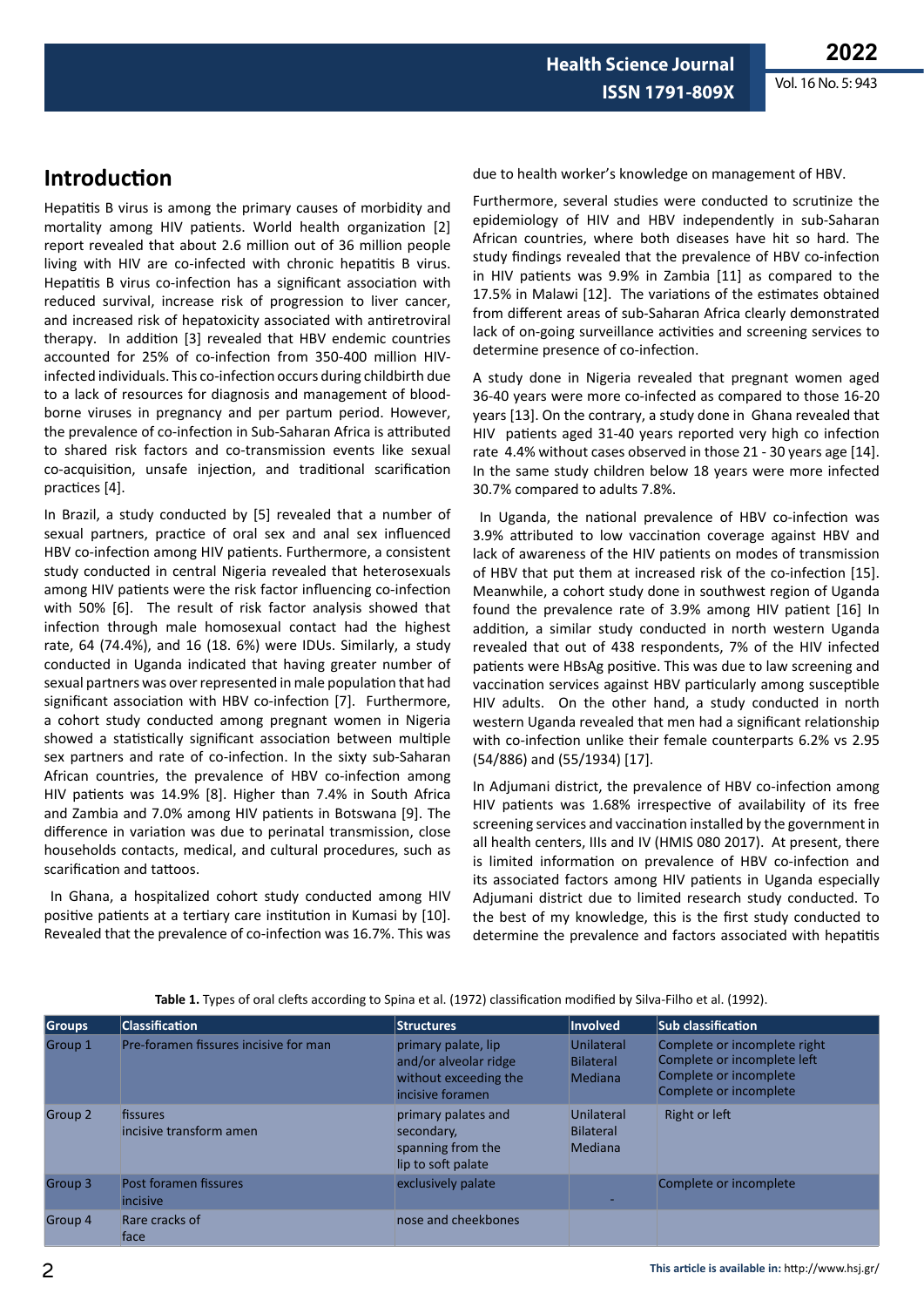B virus co-infection among HIV infected persons in Adjumani district. Therefore, the purpose of this study was to identify possible areas of intervention and strategic policy directions to the screening of all HIV patients for HBV. However, it was crucial to determine the proportion of HIV patients co-infected with HBV at Mungula health Centre IV for better allocation of resources to enhance preventive and treatment measures. Additionally, the findings obtained will provide important information for stakeholders within and out Adjumani district involved in the fight against HBV and HIV care and treatment.

## **Methodology**

#### **Study design and setting**

This was health facility based analytical cross-sectional study conducted at Mungula health Centre IV at ART clinic between July and August 2017. In this study, both qualitative and quantitative data were collected using structured and open-ended questions. A quantitative questionnaire was design to capture information on socio-demographics, economic factors, and life style and knowledge factors influencing HBV co-infection among HIV patients. Mungula health Center IV is government health facility that serves both nationals and refugees in Mungula refugee's settlement.

#### **Study population**

The study population was HIV positive clients diagnosed in the past three months attending ART clinic in Mungula health Centre IV, Adjumani district. The sample size was determined using Taro Yamane formula of 1973 at 95% level of confidence and the proportion of attribute available in the study population was taken at a 5% with 10% non-response rate of the study participants. This formula was used based on known population of N vs n where N is the number of HIV patients attending ART clinic at Mungula health Centre IV.

The formula is written as **n = N**   $(1 + N e^2)$ 

 Where N is the total population of HIV patients attending ART clinic,  $n=$  is the required was the required sample size.  $e^2$  is the margin of error allowed at 95% level of confidence.1 is a constant in the formula. But N= 420 HIV patients (hospital record 2017).

Therefore, 
$$
n = 420 = 205
$$

$$
(1+420^*0.05^*0.05)
$$

None response rate of 10%= 205\*0.1 gives 21; Therefore, n= 205+21 gives 226 participants.

The respondents were recruited using the inclusion of criteria of age 18 years above but below 70 years. This was done using ART register to conform that the patient had been registered/ enrolled on ART at the clinic. However, simple random sampling technique was used to select the study respondents and purposive non probability sampling technique was used to select five key informers.

#### **Interviews**

The interviews were conducted using structured questionnaire

© Under License of Creative Commons Attribution 3.0 License

and key informant interview guide to obtain information ranging from demographic characteristics (Age, sex, marital status, religion, education level and occupation), Knowledge factors (Knowledge of co-infection causes, knowledge of co-infection services, knowledge of co-infection treatment, and knowledge of co-infection prevention).

**Health Science Journal**

**ISSN 1791-809X**

#### **Socio-demographic variables**

The socio-demographic variables included in the analysis were age, sex, marital status, religion, level of education and HBV screening status and its test result.

#### **Knowledge variables**

The knowledge factors examined in this analysis were Knowledge of causes of HBV co-infection, knowledge of services for coinfection, knowledge of treatment of co-infection and knowledge of co-infection prevention.

#### **Data handling and statistical analysis**

The data was entered using EPIdata version 3.1 and analyzed using statistical package for social sciences version 24.0. The proportion of HBV co-infection among HIV patients was expressed using percentages with corresponding frequencies. Pearson chi-square was used to determine the level of association between each independent variables and HBV co-infection at 95% confidence level. However, fisher exact test was used to establish the level of association for variables whose cell counts were less than 5 at 95% confidence level. Multiple logistic regressions was used to determine independent predictors that significantly contributed to HBV co-infection among HIV patients using probability value (p-value) ≤0.05. At multivariate analysis, only variables that were statistically significant at bivariate analysis were fitted in the model.

#### **Ethical Considerations**

During our study time (year 2017 below), undergraduate students were not submitting protocols for ethical review but we were required to submit to the faculty of public health and management to approve for data collection.

### **Results**

Two hundred and twenty-six HIV infected patients were recruited during the study period, of which 58% were female, 38.1% were aged 20 to 30 years, 49.6% were married, and 43.6% Catholics and 53.5% had non-formal education.

The study found that 53.1% of the respondents had screened for HBV, and of those 14.16% were HBV co-infected with HIV. However, results obtained from key informant interview revealed very few cases of HBV co-infection among HIV patients. One respondent was quoted" We have registered few cases of HBV co-infection among HIV patients because we started screening for HIV concurrently with HBV of recent that made us to obtain very few numbers.

The majority of those who have been diagnosed with HIV one year below (below 2017) missed HBV screening and found it hard to go back for HBV screening due to the fear that they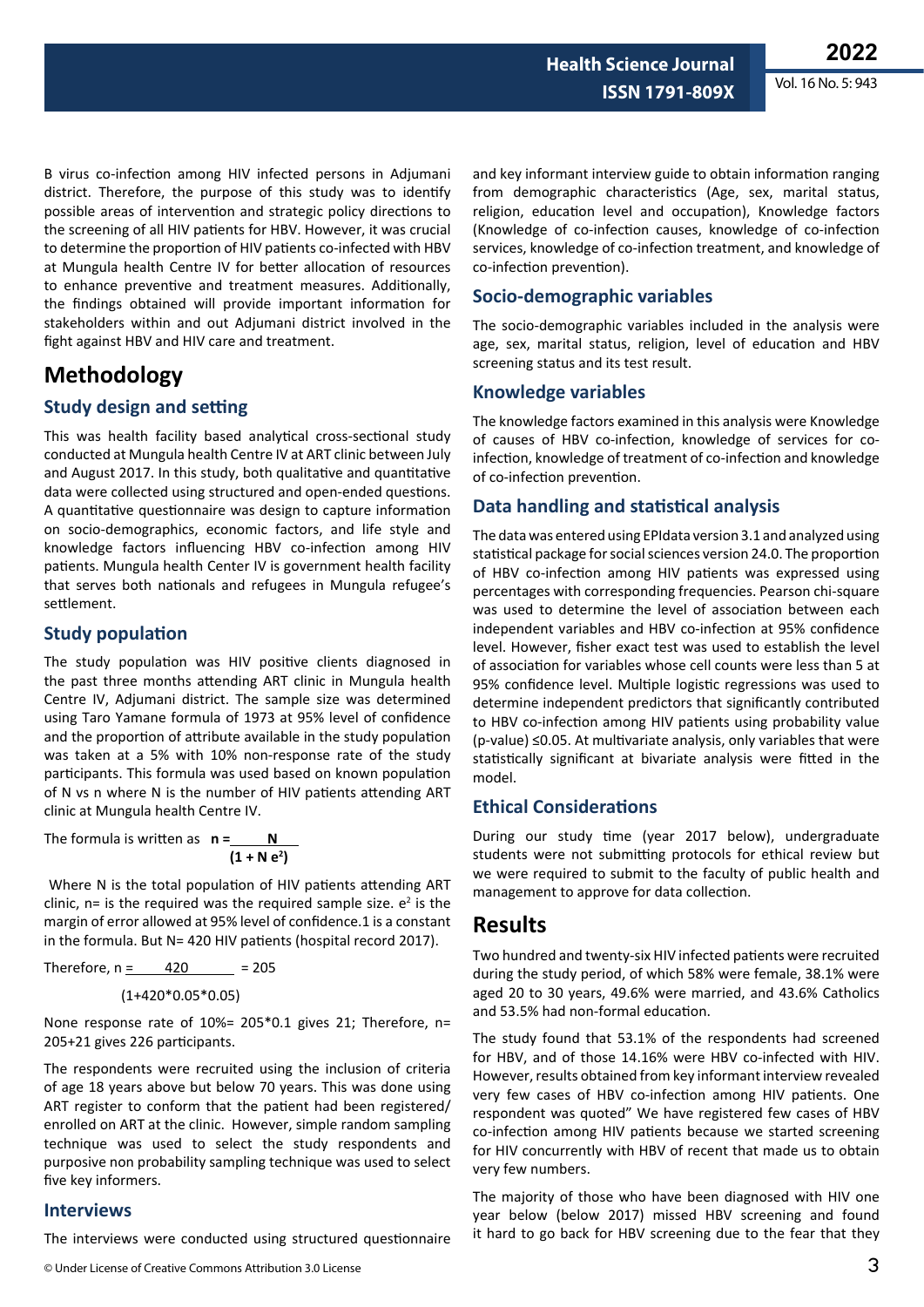**Health Science Journal**

Vol. 16 No. 5: 943

may be diagnosed with it which may cause discrimination and stigmatization since very few people have understood about HBV in their communities. Another challenge they faced is that when someone tests HIV positive, they hardly belief the test result, thus do not enrol in to ART and lost to follow up that makes screening for HBV difficult. (KI, IN-CHARGE ART CLINIC) (**Tables 1 and 2**).

There was statistically significant relationship observed between marital status and HBV co-infection among HIV patients in this study (p=0.018). Similarly, results obtained from key informant interview revealed that single respondent had higher chances of HBV co-infection with HIV. Quotation during key informant interview states "Majority of the respondents who are not married and young are more likely to be co-infected due to lack of resources to take care of themselves and children, they tend to involve into transactional sex to earn a living which predisposes them to HBV after HIV infection and single people do not have control from anyone thus engage in to sexual activity at any time according to their will.

He further emphasized that majority of single people are adolescents who are sexually active compared to their counterpart therefore they fill having sex is a priority and their principle is to first have sex before getting involve in to courtship and this occurs mostly at functions **(KI, ART NURSE).**

| <b>Variables</b>       | <b>Responses</b>        | <b>Frequency</b><br>$(n=226)$ | Percentage<br>(%) |
|------------------------|-------------------------|-------------------------------|-------------------|
| Age                    | < 20 years              | 21                            | 9.3               |
|                        | 20-30 years             | 86                            | 38.1              |
|                        | 31-40 years             | 65                            | 28.8              |
|                        | 41-50 years             | 27                            | 11.9              |
|                        | 51 years and above      | 27                            | 11.9              |
| <b>Sex</b>             | Male                    | 95                            | 42                |
|                        | Female                  | 131                           | 58                |
| <b>Marital status</b>  | Single                  | 66                            | 29.2              |
|                        | Married/cohabiting      | 112                           | 49.6              |
|                        | Divorced                | 28                            | 12.4              |
|                        | Widow/widower           | 20                            | 8.8               |
| <b>Religion</b>        | Catholic                | 99                            | 43.8              |
|                        | <b>Protestants</b>      | 51                            | 22.6              |
|                        | <b>Muslim</b>           | 20                            | 8.8               |
|                        | <b>Born</b> again       | 23                            | 10.2              |
|                        | <b>Others</b>           | 33                            | 14.6              |
| <b>Education level</b> | Pre-primary             | 14                            | 6.2               |
|                        | Primary                 | 62                            | 27.4              |
|                        | Secondary               | 21                            | 9.3               |
|                        | Tertiary                | 8                             | 3.5               |
|                        | Non-formal<br>education | 121                           | 53.5              |
| <b>Screened for</b>    | Yes                     | 120                           | 53.1              |
| <b>HBV</b>             | <b>Νο</b>               | 64                            | 28.3              |
|                        | Don't know              | 42                            | 18.6              |
| <b>Test result for</b> | Positive                | 33                            | 14.6              |
| <b>HBV</b>             | <b>Negative</b>         | 87                            | 38.5              |
|                        | Don't know              | 106                           | 46.9              |
|                        | <b>Total</b>            | 226                           | 100               |

|  | <b>Table 2.</b> Socio-demographic characteristics associated with HBV co- |  |  |  |
|--|---------------------------------------------------------------------------|--|--|--|
|  | infection among HIV patients.                                             |  |  |  |

| Variables                     | Category                | <b>HBV</b> co-infected |                                | <b>Total</b> | $x^2$ | P-value  |
|-------------------------------|-------------------------|------------------------|--------------------------------|--------------|-------|----------|
|                               |                         | <b>Yes</b>             | <b>No</b>                      |              |       |          |
| Age                           | < 20 years              | 2(6.3%)                | 19(9.8%)                       | 21(9.3%)     | 0.999 | 0.908    |
|                               | $20 - 30$               |                        | 12(37.5%) 74(38.1%)            | 86(38.1%)    |       |          |
|                               | 31-40                   |                        | 11(34.4%) 54(27.8%)            | 65(28.8%)    |       |          |
|                               | 41-50                   | 4(12.5%)               | 23(11.9%)                      | 27(11.9%)    |       |          |
|                               | 51 years<br>and above   | 3(9.4%)                | 24(12.4%)                      | 27(11.9%)    |       |          |
| Sex                           | <b>Male</b>             |                        | 14(43.8%) 81(41.8%) 95(42.0%)  |              | 0.045 | 0.849    |
|                               | Female                  |                        | 18(56.3%) 113(58.2%)           | 131(58.0%)   |       |          |
| <b>Marital</b>                | Single                  |                        | 13(40.6%) 53(27.3%)            | 66(29.2%)    | 9.546 | $0.018*$ |
| status                        | Married /<br>cohabiting |                        | 14(43.8%) 98(50.5%) 112(49.6%) |              |       |          |
|                               | <b>Divorced</b>         | $0(0.0\%)$             | 28(14.4%)                      | 28(12.4%)    |       |          |
|                               | Widow /<br>widower      | 5(15.6%)               | 15(7.7%)                       | 20(8.8%)     |       |          |
| Religion                      | Catholic                |                        | 17(53.1%) 82(42.3%)            | 99(43.8%)    | 2.13  | 0.729    |
|                               | Protestants             | 5(15.6%)               | 46(23.7%)                      | 51(22.6%)    |       |          |
|                               | <b>Muslim</b>           | 2(6.3%)                | 18(9.3%)                       | 20(8.8%)     |       |          |
|                               | <b>Born</b><br>again    | 4(12.5%)               | 19(9.8%)                       | 23(10.2%)    |       |          |
|                               | <b>Never</b>            | 4(12.5%)               | 29(14.9%)                      | 33(14.6%)    |       |          |
| <b>Education Pre</b><br>level | -primary                | 5(15.6%)               | 9(4.6%)                        | 14(6.2%)     | 5.015 | 0.249    |
|                               | Primary                 | 8(25.0%)               | 54(27.8%) 62(27.4%)            |              |       |          |
|                               | Secondary               | 2(6.3%)                | 19(9.8%)                       | 21(9.3%)     |       |          |
|                               | <b>Tertiary</b>         | 1(3.1%)                | 7(3.6%)                        | 8(3.5%)      |       |          |
|                               | <b>Never</b>            |                        | 16(50.0%) 105(54.1%)           | 121(53.5%)   |       |          |
| Screened                      | Yes                     |                        | 17(53.1%) 103(53.1%)           | 120(53.1%)   | 8     | $0.016*$ |
| for HBV                       | <b>No</b>               | 4(12.5%)               | 60(30.9%)                      | 64(28.3%)    |       |          |
|                               | Don't<br>know           |                        | 11(34.4%) 31(16.0%)            | 42(18.6%)    |       |          |
| <b>Total</b>                  |                         |                        | 32(100.0%) 194(100%) 226(100%) |              |       |          |

Therefore, more public health intervention should be directed to the youths like forming association and creation of vocational schools that can make them earn a living instead of engaging in to cross generational and transactional sex.

In addition, the study finding revealed that having screened for HBV was found associated with its co-infection (p=0.016). this corresponds with qualitative result which revealed that most of the HIV patients after testing and being diagnosed negative with HBV influences them to engage in to more sexual act compared to those diagnosed with the disease and those who have not yet screened thus ignore the uptake of vaccination as a result HBV comes as an opportunistic infection**, (KI, ART COUNSELOR).**

This implies that vaccination should be initiated immediately after HBV screening for those who are negative and those who tested positive should be initiated on treatment as soon as possible. Furthermore, HBV vaccination should be given during community outreach program on criteria that the community members present with their previous vaccination card or books to curb the prevalence rate.

As much as level of education was found not associated with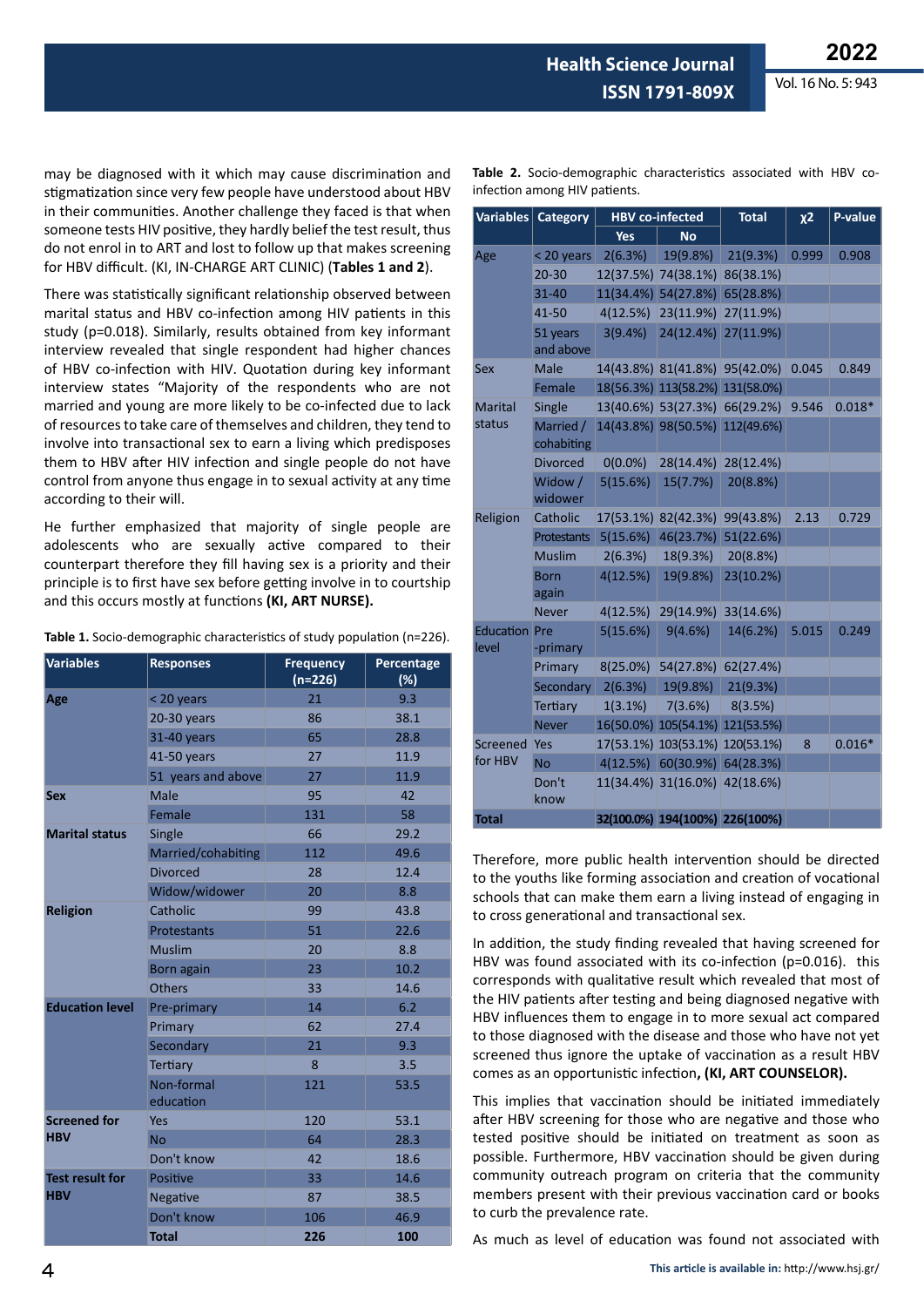**ISSN 1791-809X**

**Table 3**. Socio-demographic and knowledge variables associated with

**Health Science Journal**

HBV co-infection among HIV patients.

HBV co-infection using quantitative data, results obtained from key informant interview revealed statistical relationship as evidence below. Level of education significantly influenced HBV co-infection among HIV patients because most highly educated people secondary and above feel they know more than any other person in the community as a result they ignore community outreach programs conducted on HBV prevention by health workers (**KI, NURSING OFFICER).**

This implies that there is need for conducting outreach programs in secondary schools and tertiary institutions to inform them about HBV infection.

### **Factors associated with HBV co-infection among HIV patients**

In a multivariate analysis, having been screened for HBV was found associated with co-infection. Vaccinating against HBV, number of doses, reasons for not vaccinating and ways of preventing HBV infection was found associated with HBV co-infection. However, respondents who had screened against HBV were three more protected from co-infection as compared to those who did not screen (OR=2.294;95%CI:1.071-10.137, p=0.02). Similarly, high chances of protection from HBV co-infection were seen among respondents who had vaccinated against HBV as compared to those who did not (OR=12.018;95%CI:1.93-74.825, p=0.004). However, respondents who had received three shots (doses) had reduced odds of HBV co-infection unlike those who had one shot (OR=0.196; 95%CI: 0.049-0.784, p=0.003). Furthermore, the study found that respondents who reported expense involved as a reason for not vaccinating against HBV were six times more likely to be co-infected (OR=6.137;95%CI:2.025-18.601,p=0.018) (**Table 3**).

## **Discussion**

The study finding revealed high (14.16%) prevalence of HBV coinfection among HIV infected patients attending ART clinic at Mungula health IV Adjumani district. This prevalence is higher than 3.9% obtained in a cohort study done in south western Uganda by [16]. Similarly, [6] revealed lower prevalence in Garuku central Nigeria (13% vs 14.6%. On the contrary, the prevalence HBV co-infection in HIV was found higher 16.7% in Ghana [10]. Our study finding is attributed to late initiation of HBV screening among HIV patients, inadequate uptake of HBV vaccinations which increased prevalence of HBV co-infection. More so, being single and having limited knowledge about HBV infection increased chances of co-infection.

The study also established what causes the spread of HBV coinfection, and the results indicated that having unsafe sex, sharing tooth brush, unsafe delivery and sharing of food and drinks were found associated with HBV co-infection with HIV. Our study finding was consistent with results obtained from Malaysia among international students which showed that being aware about HBV infection, routes of transmission had strong correlation with its co-infection among HIV patients, r 0.73, p-value<0.001 (50.3%) [17].

Furthermore, our study established that respondents that had screened for HBV had three times increased chances of being

© Under License of Creative Commons Attribution 3.0 License

| <b>Variables</b>                           | <b>P-Value</b> | <b>OR</b>      | 95% C.I. for OR  |              |  |  |
|--------------------------------------------|----------------|----------------|------------------|--------------|--|--|
|                                            |                |                | <b>Lower</b>     | <b>Upper</b> |  |  |
| <b>Marital status</b>                      |                |                |                  |              |  |  |
| Single                                     | 0.49           | 1.725          | 0.379            | 7.85         |  |  |
| Widows/widowers                            |                | 1              | <b>Reference</b> |              |  |  |
| <b>Level of education</b>                  |                |                |                  |              |  |  |
| pre-primary                                | 0.391          | $\mathbf{1}$   | Reference        |              |  |  |
| Secondary                                  | 0.535          | 1.478          | 0.044            | 49.867       |  |  |
| <b>Tertiary</b>                            | 0.535          | 0.257          | 0.022            | 2.99         |  |  |
| <b>Knowledge factors</b>                   |                |                |                  |              |  |  |
| <b>Done HBV screening</b>                  |                |                |                  |              |  |  |
| Yes                                        | 0.02           | 3.294          | 1.071            | 10.137       |  |  |
| <b>No</b>                                  |                | $\overline{1}$ | Reference        |              |  |  |
| Causes of HBV co-<br>infection             |                |                |                  |              |  |  |
| Having unsafe sex                          |                |                |                  |              |  |  |
| Yes                                        | 0.563          | 1.385          | 0.394            | 4.868        |  |  |
| <b>No</b>                                  |                | $\overline{1}$ | Reference        |              |  |  |
| Have you vaccinated<br>against HBV         |                |                |                  |              |  |  |
| Yes                                        | 0.004          | 12.018         | 1.93             | 74.825       |  |  |
| <b>No</b>                                  |                | $\overline{1}$ | Reference        |              |  |  |
| How many does have<br>vou received         |                |                |                  |              |  |  |
| One                                        |                | $\mathbf{1}$   | Reference        |              |  |  |
| Two                                        | 0.005          | 1.705          | 0.153            | 18.965       |  |  |
| <b>Three</b>                               | 0.003          | 0.196          | 0.049            | 0.784        |  |  |
| <b>Reasons for not</b><br>vaccinating      |                |                |                  |              |  |  |
| <b>Expense involve</b>                     | 0.018          | 6.137          | 2.025            | 18.601       |  |  |
| Ways of preventing<br><b>HBV</b> infection |                |                |                  |              |  |  |
| Vaccination                                | 0.24           | 0.541          | 0.186            | 1.576        |  |  |

protected from co-infection unlike those who were not screened. This finding was in correspondence with result obtained in Malaysia which revealed that screening for HBV had significant influence to its co-infection among HIV patients [18]. Similarly, findings in central Nigeria indicated that inadequate screening services influenced HBV co-infection by 13% and reduce prognosis significantly [19].

Our study result showed that uptake HBV vaccination was found associated with HBV-co-infection. Thus, those who got vaccinated were 12 times most likely to be protected co-infection unlike their counterparts. This is because the vaccine inhibits the development of the virus in to an infectious organism in the body.

Our study finding revealed that being knowledgeable methods of HBV prevention were found associated with co-infection among HIV patients. For example, using sterilized medical instrument was found determinant factor of preventing HBV coinfection and having had community health talks on hepatitis B virus raises people's awareness on prevention of Co-infection. This is consistent with findings in Kenya which indicated that public health intervention strategies like health education on having safe sex, dangers of having multiple sexual partners and